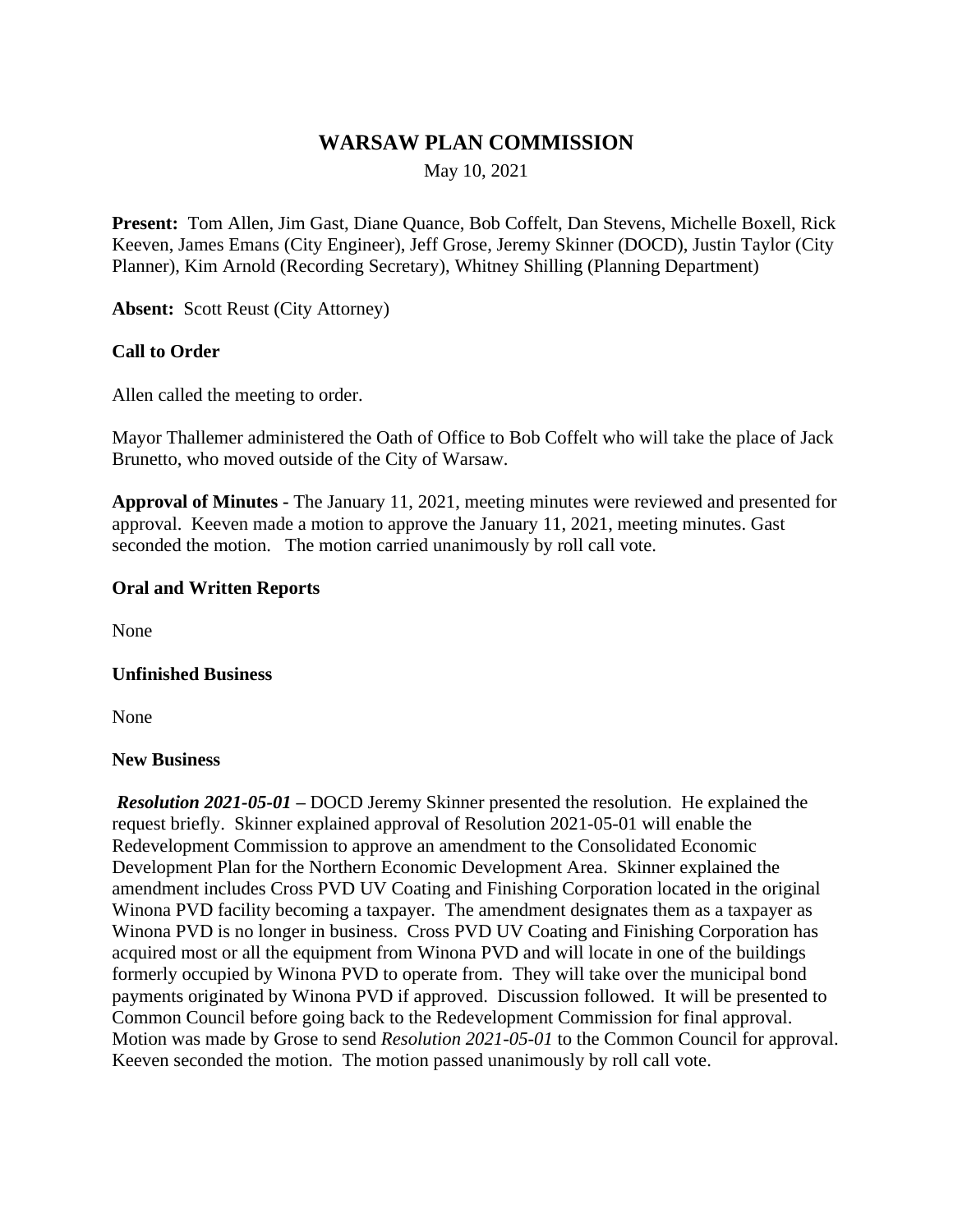*2021-05-01-Gateway Grove Phase I Final-201 N Union Street-* Allen turned the meeting over to Senior Planner Taylor for a brief explanation of the request. The preliminary plat for the Gateway Grove Subdivision was submitted and approved earlier this year. The final plat for Phase 1 of this subdivision has now been submitted for final approval. Phase 1 has been reviewed for its conformity to the Subdivision Control Ordinance and section 13.2 regarding Planned Unit Developments. The petitioner wishes to subdivide a 3.93-acres into 25 lots containing detached single-family residential units.

Since this is a Planned Unit Development, it was not evaluated for its conformity to the development standards for its existing zoning. The proposed development meets the requirements for a PUD and was subject to technical review, and common council approval prior to this request for final approval.

13.2.2.General requirements for planned unit developments are as follows:

13.2.2.1.The tract proposed shall consist of one or more contiguous parcels of land comprising an area of four acres or more in size, unless the tract be bounded on all sides by public rights-of-way, public lands, watercourses, or less restrictive use districts, in which case it may be smaller than four acres.

13.2.2.2.The major use of the tract shall be residential, and may include singlefamily, two-family and multifamily dwellings and the usual accessory uses such as garages, storage space and community activities.

13.2.2.3.The tract may contain commercial and professional uses as an integral part of a residential development; but such uses shall be planned and gauged primarily for the service and convenience of residents of the planned development, and shall be authorized only to the extent that such uses are not available to the residents within a reasonable proximity.

13.2.2.4.Planned residential developments shall be designed to create environments of stable and desirable character; they must provide provisions for recreation space adequate to meet the needs of the anticipated population or as designated in the master plan.

13.2.2.5.The tract must be served directly by streets of appropriate size, function and capacity.

13.2.2.6.There shall be no minimum lot sizes, no minimum setbacks, no maximum lot coverage, no minimum lot widths and no height limitations. 13.2.2.7.All buildings shall be served by an adequate public sewer system, water supply and other utilities.

13.2.2.8.Street right-of-way and pavement widths, if approved by the plan commission, may be reduced; however, every dwelling unit and all other uses shall have access to a public street, court, walkway or other area dedicated to public use.

13.2.2.9.All parking lots, open spaces and other areas in common ownership shall be maintained properly by the developer, management or homeowners' association.

13.2.2.10.Provisions for open space, compensating for the reduced lot sizes, setbacks, etc., shall be made by the developer.

Proposed requirements for this PUD

• Front Setbacks: 10' Lots 1-25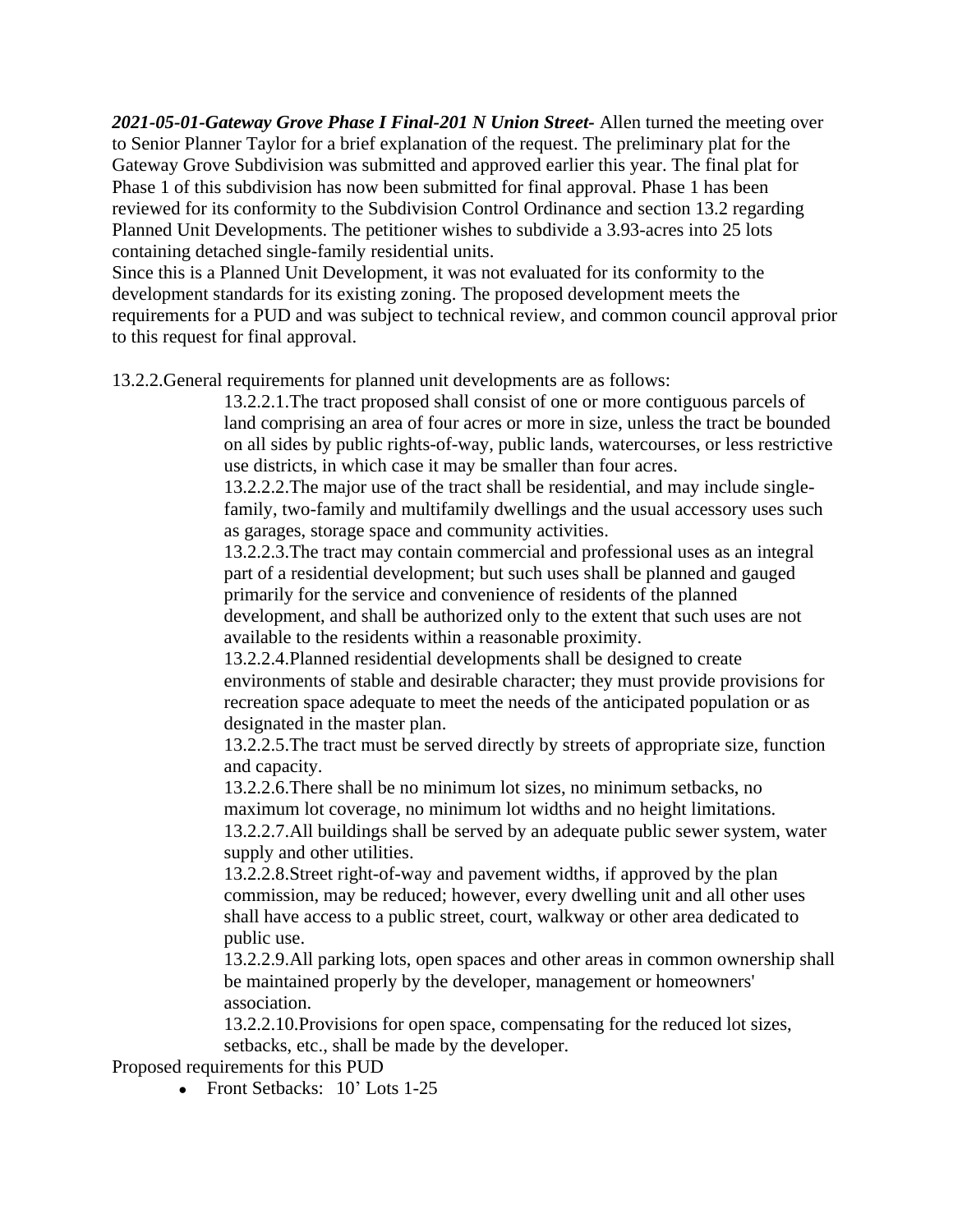# 15' Lots 26-41

# 8' Lots 42-62

- Rear Setback: 20' all lots
- Side Yard setbacks 5' on all single-family lots as shown
- Corner Side yard setbacks 5'-10' as shown

The following are the requirements for a R-2 District:

- 7,200 s.f. Minimum Lot Size
- Maximum Building Height 35'
- Minimum setbacks of 25' front, 20' rear, 6' side
- 50% Maximum lot coverage

The following are the requirements for a R-3 District:

- 6,000 s.f. Minimum Lot Size
- Maximum Building Height 35'
- $\bullet$  Minimum setbacks of 25' front, 15' rear, 5' side
- 65% Maximum lot coverage

Taylor recommended the Plan Commission approval of 2021-05-01-Gateway Grove Phase 1 Final.

Allen opened the meeting to any person wishing to speak in favor or against the petition. Tim Saylor, of Innovative Communities and Carey Groninger, of the Groninger Group, representing Gateway Grove were present to explain the request and answer any questions. They explained some minor modifications had been added. The addition of right-of-way and an alley has been changed to a street in the final plan. Groninger stated the plan had been through the City Tech Review meeting and bonds have been posted. Discussion followed with several questions by Commission members being answered. Groninger stated they will be participating in the Parade of Homes in September with one unit. Allen closed the meeting to the public as there was no other person present to speak in favor or against the petition.

Motion was made by Quance to approve *2021-05-01-Gateway Grove Phase I Final-201 N Union Street.* Stevens seconded the motion. The motion passed unanimously by roll call vote.

*2021-05-02-Williams Landing Final-004-077-088.1-* Allen turned to meeting over to Senior Planner Taylor for a brief explanation of the request. The petitioner has requested final approval for a replat of lots B and C of The Williams Landing Subdivision. This replat involves the reconfiguration of lots 5 and 6 of Morgan Addition to create 3 lots with an average size of 11,907 s.f. The final plat was approved for lot A at a Plan Commission meeting late last year but because of the need to relocate a drainage easement, lots B and C could not be approved at that same meeting. The replat for Williams Landing has been submitted in a timely fashion and reviewed for its conformity to the Subdivision Control Ordinance. The proposed lots meet the development standards for a subdivision within an R-1 Zoning District.

C-2 Zoning Regulations Minimum Lot Size: 8,750